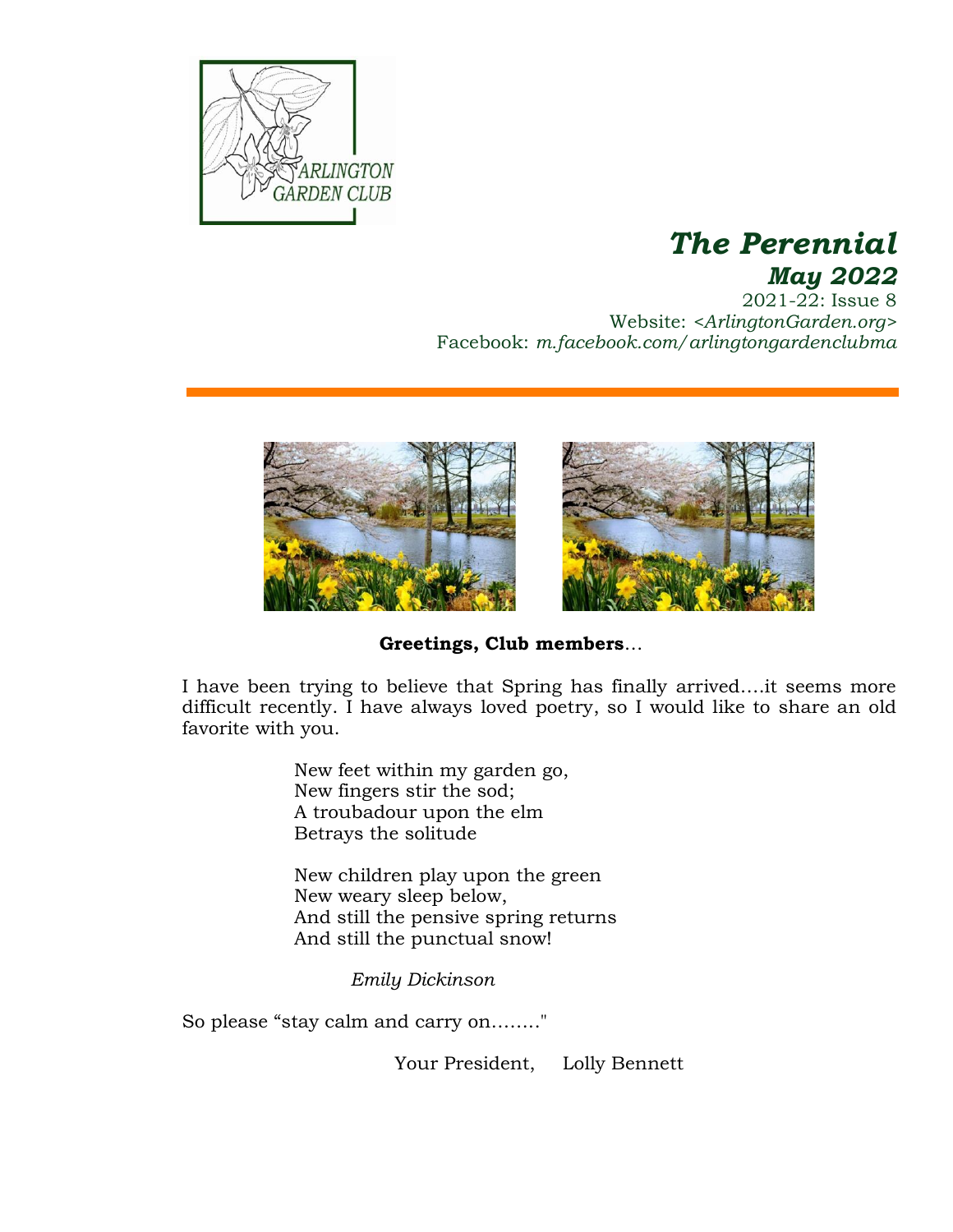# *Follow-up to April's Program*

# *Jan Ford, Co-VP, Programs*

Member Jean Rosenberg presented a wonderful program sharing both the history and present sites of the Coastal Maine Botanical Garden at our April meeting. We were able to take an armchair tour of the many gardens that have been planted and nurtured with evolving designs as they have matured. The exceptional photographs that so clearly portrayed the garden were taken by Jean and her husband, Peter Southwick.

Jean shared the following quote from Irene Brady Barber, CMBG Adult Education Program Manager.

> "Plants, like people, are resilient; they can heal, they can recover, rehabilitate, rejuvenate and prefer to live in communities…We think about nurturing plants…it's really about how that plant is nurturing us."

#### **Location / website details**

Coastal Maine Botanical Gardens, 105 Botanical Gardens Dr., Boothbay ME

04537*<https://www.mainegardens.org/>* **Ph:** (207) 633-8000

## **Wednesday, May 18 th, 2022 – 10:30 am Masonic Temple, 19 Academy Street, Arlington**

*Bring your own bag lunch ~ Coffee, tea and water will be provided*



**"Splendor in the Grasses!" - Andi Ross**

Landscape designer, certified organic land-care professional, garden coach

The popularity of planting ornamental grasses in New England gardens has skyrocketed over the last 20 years. Planting with ornamental grasses offer the busy gardener stunning design elements and easy maintenance. There is a wide range of cultivars available for every garden, whether the location will be sunny, part sunny or shady, handsome species ranging in color from greens to reds, golds, even silvery blues. Their heights range from inches to several feet. The beauty of ornamental grasses is their graceful foliage and feathery, long-lasting plumes. What's available, what's new and how best to plant and maintain the grasses will be fully explored.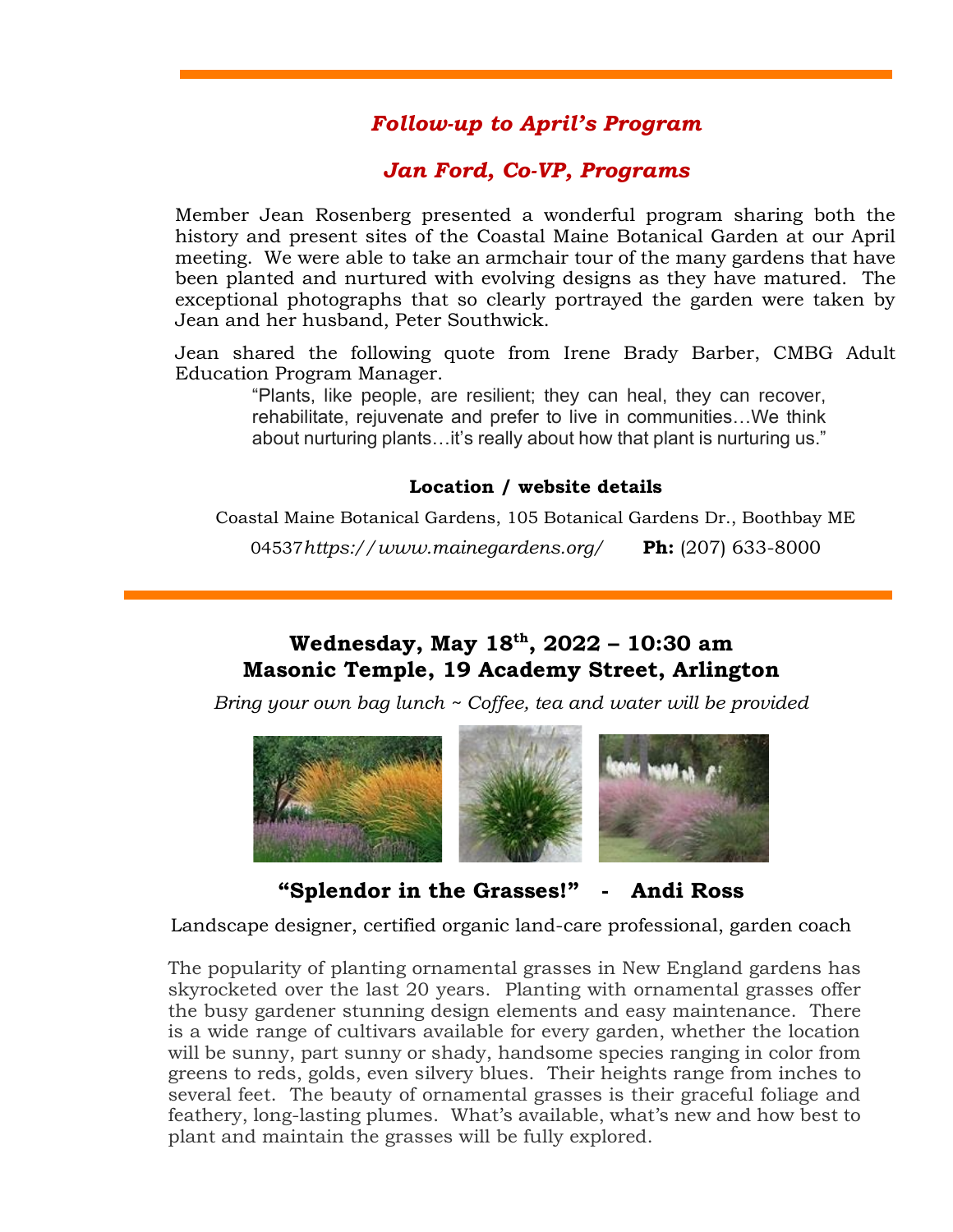### *Environment – Stephan Miller, Chair*

### **Make your baking a little bit more environmentally friendly**

I bake a lot. For more than 40 years, I have been baking all the bread and bagels that my spouse Terry and I eat, and we eat quite a bit! A few years ago, I realized that I use a lot of disposable plastic and paper in my baking, so I began to look into reusable alternatives.

The first substitution was to use silicone cookie sheet liners. These are non-stick, so they replaced all the baking parchment I was using, and as an extra added bonus, nothing sticks to them, so I no longer have to use butter or shortening to ensure that the cookies, cakes or bread won't be ruined by sticking to the pan. In addition, they are easy to clean, so when the baking is done, the cookie sheets only need a quick rinse to clean them. I also use silicone liners when making cupcakes and muffins. The purchase of a set of pan liners is a lifetime purchase. I have had mine for about 5 years, and they show no signs of wearing out.

I also used to use a lot of plastic wrap to cover formed bread or bagels rising on the counter top or in a bread form. Then I remembered that my grandmother used damp dish towels to cover rising loaves of bread. All of our dish towels are the fluffy fuzzy type, so I visited my local fabric store and purchased a yard of unbleached muslin. I cut it into appropriately sized pieces and had a friend, who can sew, hem them on four sides although this is probably unnecessary. Now I just moisten the muslin, ring it out thoroughly, and use it to cover rising bread. After baking, I hang it on the clothesline to dry. You do have a clothesline?

The next substitution was to begin using silicone bowl covers. These gizmos replace all the plastic wrap I had used to cover bowls of rising dough. The silicone makes a good seal so dough will not dry out, even with the extended fermentations needed in the preparation of sourdough bread. Silicone is heat resistant so, unlike plastic wrap, these covers can be used in the oven or microwave. To store or proof dough in the refrigerator, you can use reusable bowl covers. These covers look like shower caps and come in sizes from 6-15". These are also handy for making any dish into a leftover container -- or to cover your head in case of rain.

Lastly, my potential solution for wrapping dough or anything else to store in the refrigerator or freezer is Beezwax Wraps. I have not tried these yet, but they are cotton cloth dipped in bee's wax, creating a flexible, reusable material impervious to air and moisture. The wraps can be used to cover meat, vegetables or cheese for storage in the refrigerator, can be washed in mild soap and water and reused many times.

All of these items can be purchased from the usual suspects. I bought mine from Amazon and King Arthur Baking Company.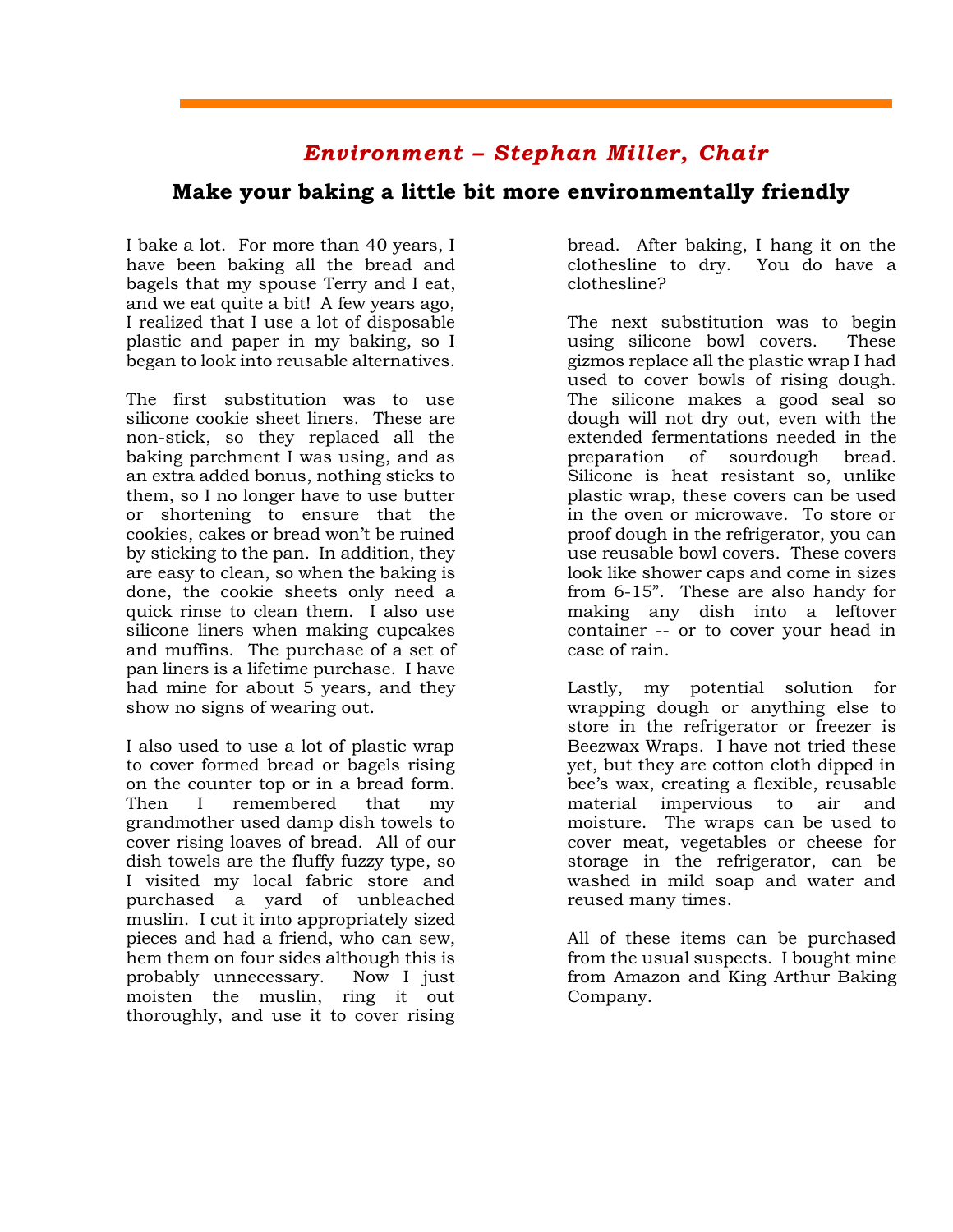# *Garden Therapy*

# *Carol Nahigian & Carmen Torres, Co-Chairs*

#### *April program reported Robin Watkins*

Seven enthusiastic gardener residents at BrightView Senior Living Center participated in April 's Garden Therapy program. Irene MacKinnon, Beverly Miller, Jackie Keshian, Carol Nahigian, and I were the AGC participants.

BrightView residents selected from a variety of flowers with blooms of different colors and shapes, greenery with various textures, and mint for aroma. The participants were supplied with flower pots, soil, and gloves, and enjoyed creating their own miniature gardens for their rooms.





# *Civic Development, Patsy Kraemer, Chair*

All the garden sites that make up the Club's Civic Development projects are always open to Garden Club members to join. Since the growing season has commenced we've been busy getting outside and sprucing up the various gardens and the work on. These include:

The Town Hall and Whittemore Robbins House Gardens The Traffic Circle at Ridge Street The Planter on Mass Ave and Park Ave (old Prime Meat House site) The Kitchen/Herb Garden at the Jason Russell House

> Please come help us beautify Arlington!! Contact Patsy @ *patsylkraemer@gmail.com*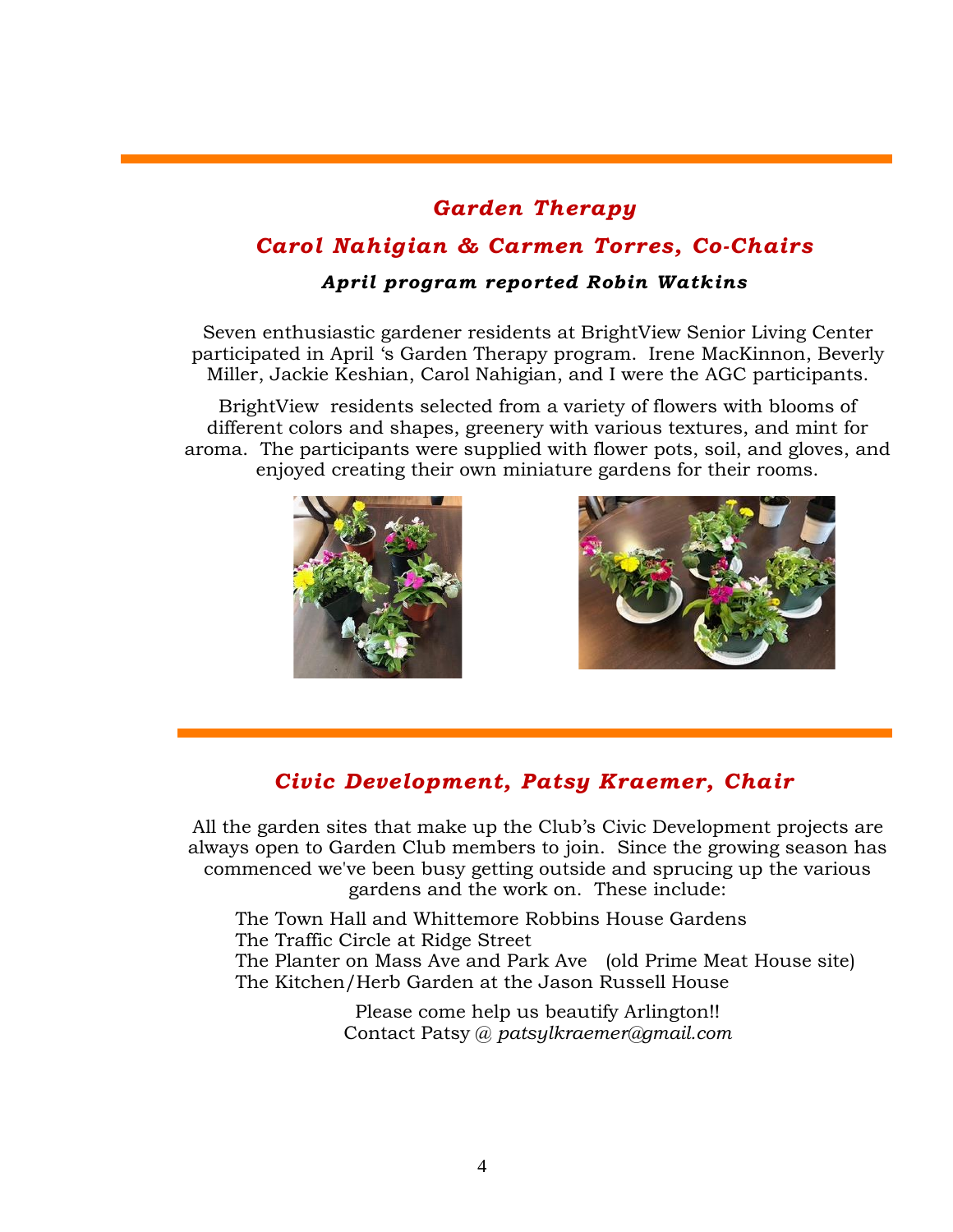#### **THE PLANT SALE IS HAPPENING SOON**

#### **Saturday May 21 – 9 am – 1 pm – Jason Russell House**



### *All help needed!*

We call it a Plant Sale, but it's also a Tag Sale & Bake Sale, so plenty of opportunities to help …. and items to purchase.

#### *What can you do? Donate ~ Volunteer on the day ~ and buy!*

*Plants –* **Stephan Miller** *[steffmiller@mac.com](mailto:steffmiller@mac.com) Tag Sale –* **Carol Nahigian & Nancy Pike** *[nancy.pike20@gmail.com](mailto:nancy.pike20@gmail.com) Bake Sale –* **Ginger Tower** *[towerg@verizon.net](mailto:towerg@verizon.net)*

### *Hospitality, Bronwyn Dillon & Karen MacKinnon, Co-Chairs*

### **End of Year Gathering ~ Thursday, June 16, 2022**

Cocktails ~ 5:30 on the lawn of the Jason Russell House Dinner, by Beaujolais Catering, will be inside the newly renovated museum.

We look forward to sharing time together with our friends and enjoying a lovely Spring evening. Please plan to join us. Last year's dinner was magical!

For our end of the year gathering, we are asking members to share photos of their gardens and a few words about their "why." Why do you garden? Not looking for professional photos but those that show your love and efforts in your garden. If you would rather not share your thoughts, your photos will still be welcome. Please consider sharing your pictures. Please send to Jan Ford at  $ford.jd@gmail.com$ , by June 10th. Thank you !